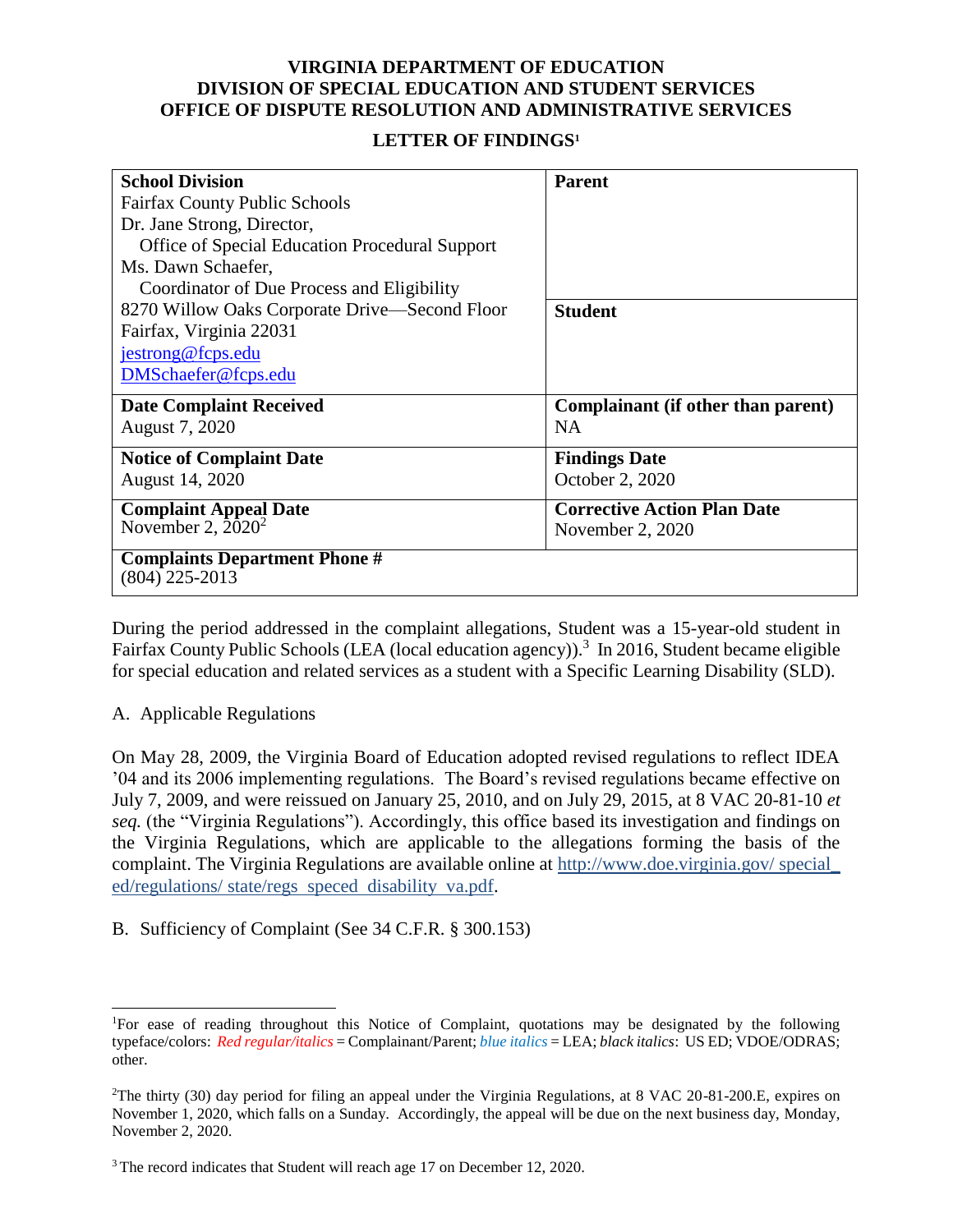Dr. Jane Strong, Director, Office of Special Education Procedural Support Ms. Dawn Schaefer, Coordinator of Due Process and Eligibility

October 2, 2020 Page **20** of **37**

- On July 6, 2020,<sup>21</sup> LEA advised Complainant/Parent that it had not completed the audiological evaluation proposed in September 2019, as Complainant/Parent had not provided consent; LEA then provided Complainant/Parent with a Notice and Consent for Evaluation form in response to Complainant/Parent's June 26, 2020, request; and
- On July 31, 2020,<sup>22</sup> LEA *declined my request for reimbursement of the [private] auditory evaluation.*

Applicable Regulations and other Guidance/Authority:

- 34 C.F.R. § 300.15; 8 VAC 20-81-10.
- $\bullet$  34 C.F.R. § 300.502(a)(3)(i); 8 VAC 20-81-10.
- 34 C.F.R. § 300.502; 8 VAC 20-81-170.B.
- $\bullet$  34 C.F.R. § 300.502(a)(2); 8 VAC 20-81-170.B.1.b.
- $\bullet$  34 C.F.R. § 300.502(e); 8 VAC 20-81-170.B.2.f.
- 34 C.F.R. §§ 300.303 and 300.304; 8 VAC 20-81-70.
- 34 C.F.R. § 300.303(a) and (b); 8 VAC 20-81-70.F.
- 8 VAC 20-81-60.B; 8 VAC 20-81-70.H.
- 34 C.F.R. § 300.300; 8 VAC 20-81-60.B.2; 8 VAC 20-81-70.G; 8 VAC 20-81-170.E.1.a.

# Findings:

The Office of Dispute Resolution and Administrative Services find LEA in noncompliance on this Issue.

## Analysis:

# *Regulatory Background*

- Special education regulations (34 CFR 300.15; 8 VAC 20-81-10), define "evaluation" as "procedures used … to determine whether a child has a disability and the nature and extent of the special education and related services that the child needs."
- These regulations  $(34 \text{ C.F.R. } § 300.502(a)(3)(i); 8 \text{ VAC } 20-81-10)$  define "independent educational evaluation" (IEE) as "an evaluation conducted by a qualified examiner or examiners who are not employed by the local educational agency [school division] responsible for the education of the child in question."

 $\overline{a}$ <sup>21</sup> *See* LEA's July 14, 2020 (12:04 p.m.), email to Complainant/Parent, included in the complaint submission.

<sup>22</sup> *See* LEA's July 31, 2020 (11:28 a.m.), email to Complainant/Parent, included in the complaint submission.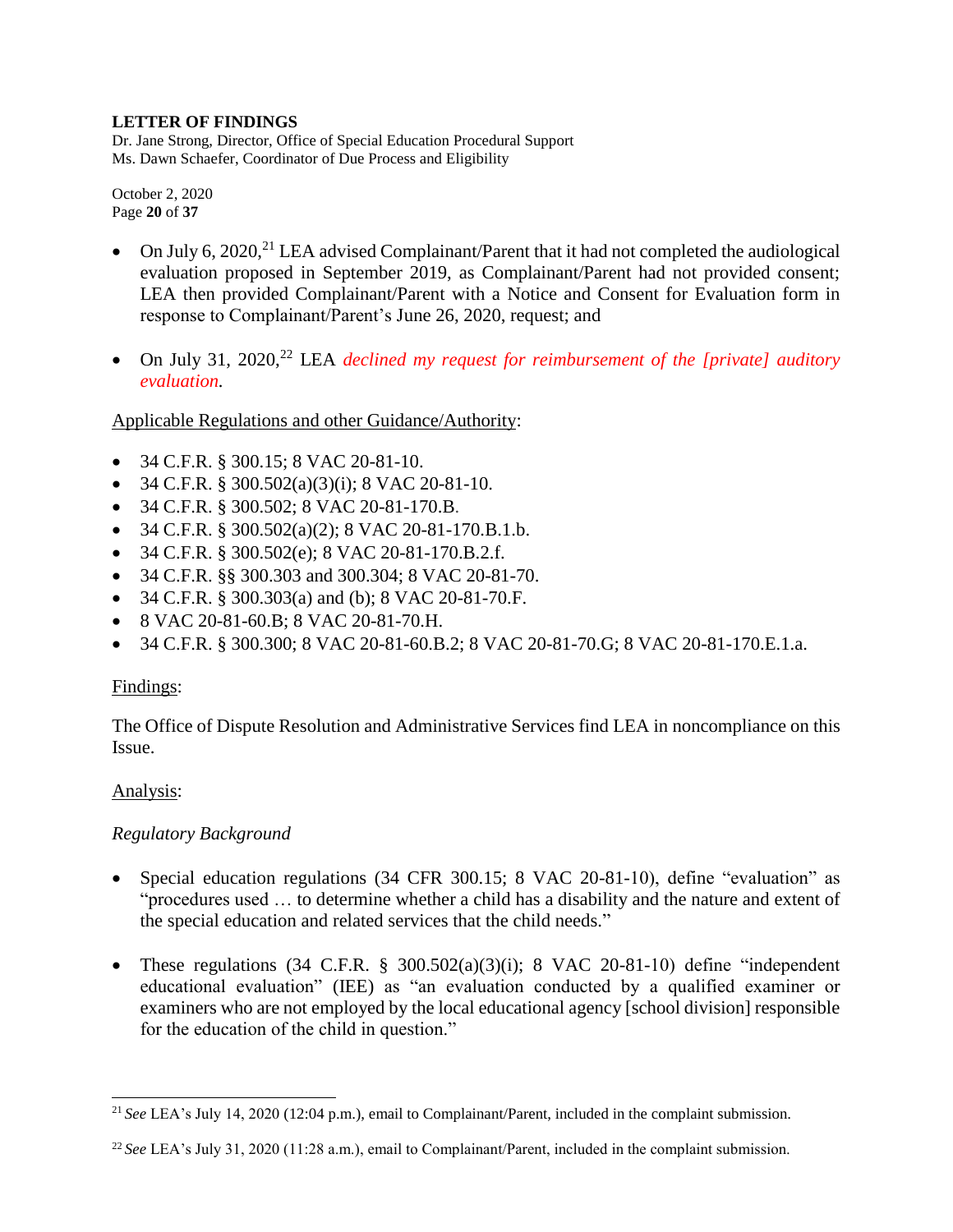Dr. Jane Strong, Director, Office of Special Education Procedural Support Ms. Dawn Schaefer, Coordinator of Due Process and Eligibility

October 2, 2020 Page **21** of **37**

 $\overline{a}$ 

- $\circ$  Parents have the right to an IEE at public expense if the parent disagrees with an evaluation obtained by the school division. More specifically, the regulations provide that, upon receipt of a parental request for an IEE, the school division must, without unnecessary delay, either (i) initiate a due process hearing to show that its evaluation is appropriate; or (ii) ensure that an IEE is conducted at public expense unless the school division demonstrates in a due process hearing that the evaluation obtained by the parent does not meet the school division's criteria (34 C.F.R. § 300.502).
- o Further, the regulations (34 C.F.R. § 300.502(a)(2); 8 VAC 20-81-170.B.1.b and B.2.f) direct school divisions to provide to the parent, upon request for an IEE, information about where an independent educational evaluation may be obtained and the applicable criteria for IEEs.
- Additionally, these regulations (34 C.F.R. § 300.502(e); 8 VAC 20-81-170.B.2.f) specify that, if the IEE is at public expense, the criteria under which the evaluation is obtained, including the location of the evaluation and the qualifications of the examiner, must be the same as the criteria that the school division agency uses when it initiates an evaluation, to the extent those criteria are consistent with the parent's right to an IEE. Except for the criteria, a local educational agency may not impose conditions or timelines related to obtaining an IEE at public expense. <sup>23</sup>

# *Scope of IEEs—OSEP Monitoring Report*

- As a preliminary matter, we note that special education regulations (34 C.F.R. § 300.305(c)(6); 8 VAC 20-81-70.C) direct school divisions to establish policies and procedures to ensure that its evaluations are "sufficiently comprehensive to identify all of the child's special education and related services needs, whether or not commonly linked to the disability category in which the child has been classified."
	- o Accordingly, when a parent believes a school division has failed to comply with this regulatory requirement, the parent may (i) request an additional evaluation; or (ii) pursue one of the federally mandated dispute resolution options.
- On June 23, 2020, the Office of Special Education Programs (OSEP), U.S. Department of Education, issued a letter summarizing the results of its May 2019 on-site visit to the Virginia Department of Education (Office of Dispute Resolution; Office of Special Education Program Improvement).

<sup>23</sup>*See also*, U.S. Department of Education, Office of Special Education Programs, *Analysis of Comments and Changes*, at 46689-46690, Federal Register, Vol. 71, No. 156 (August 14, 2006). VDOE has also stated that *the qualifications of the IEE evaluator must be the same as the criteria that the LEA uses when it initiates an evaluation..*.. Virginia Department of Education, *Discipline of Children with Disabilities Technical Assistance Resource Document* (Fall 2010) <http://www.doe.virginia.gov/support/student conduct/discipline children disabilities.pdf >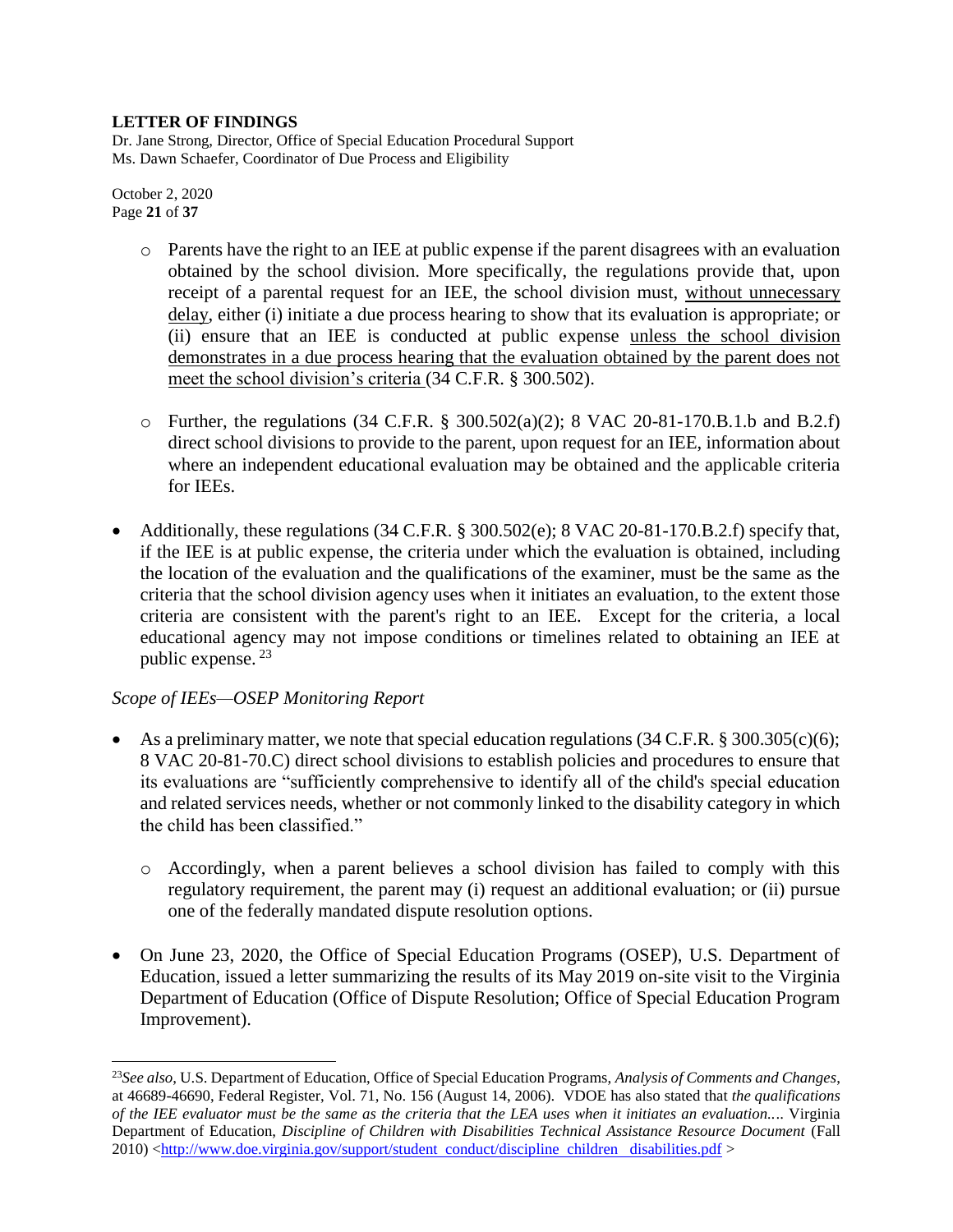Dr. Jane Strong, Director, Office of Special Education Procedural Support Ms. Dawn Schaefer, Coordinator of Due Process and Eligibility

October 2, 2020 Page **22** of **37**

 $\overline{a}$ 

o Relevant to the issue before us—that is, a parental request for an IEE based on a disagreement with the scope of a school division's evaluation (i.e., its "comprehensiveness")—are OSEP's findings regarding 8 VAC 20-81-170.B.2.a and B.2.e. Specifically, OSEP stated that:

*When presented with inquiries from individuals about the scope of a parent's right to an IEE at public expense, since 1995, OSEP has consistently taken the position that a parent's right to an IEE at public expense is not limited to those assessments that were part of the public agency's evaluation. OSEP's interpretation is supported by the plain language of the statute and regulation, which do not restrict a parent's right to an IEE at public expense to those assessments previously conducted by the public agency. See OSEP Letter to Fisher (1995); OSEP Letter to Baus (2015)…; and OSEP Letter to Carroll (2016), …. That is, disagreement over the evaluation conducted by an LEA includes a disagreement about the appropriate scope of the assessment, such as when an LEA fails to assess suspected areas of a child's educational needs simply because of shortages of evaluation personnel.*  In addition, OSEP has explained that a parent's right to an IEE is not contingent upon the *public agency being first afforded an opportunity to conduct an assessment in an area that*  was not part of the initial evaluation or reevaluation. See OSEP Letter to Thorne (1990) *and OSEP letter [sic] to Carroll (2016)* [emphases added]. 24

<sup>24</sup> In its October 22, 2016, *Letter to Carroll* (68 IDELR 279; 116 LRP 46076), OSEP addressed an inquiry regarding whether, "once a [school division's] evaluation is complete and the parent communicates a desire for a child to be assessed in a particular area in which they [sic] have not previously expressed concern, would the [school division] have the opportunity to conduct an evaluation in the given area before a parent invokes the right to an IEE." The OSEP advised that the IDEA "affords a parent the right to an IEE at public expense and does not condition that right on a [school division's] ability to cure the defects of the evaluation it conducted prior to granting the parent's request for an IEE. Therefore, it would be inconsistent with the provisions of 34 CFR § 300.502 to allow the [school division] to conduct an assessment in an area that was not part of the initial evaluation or reevaluation before either granting the parents' request for an IEE at public expense or filing a due process complaint to show that its evaluation was appropriate. Under 34 CFR § 300.502(b)(5), a parent is entitled to only one IEE at public expense each time the public agency conducts an evaluation with which the parent disagrees."

Similarly, in addressing "whether a parent can request an IEE in an area that was not previously assessed by the school [division's] evaluation" in its 2015 *Letter to Baus* (65 IDELR 81; 115 LRP 8855), OSEP stated that "[w]hen an evaluation is conducted in accordance with 34 CFR §§ 300.304 through 300.311 and a parent disagrees with the evaluation because a child was not assessed in a particular area, the parent has the right to request an IEE to assess the child in that area to determine whether the child has a disability and the nature and extent of the special education and related services that child needs."

Significantly, OSEP has stated that its letters are "provided as informal guidance and [are] not legally binding [emphasis added], but [represent] an interpretation by the U.S. Department of Education of the IDEA in the context of the specific facts presented."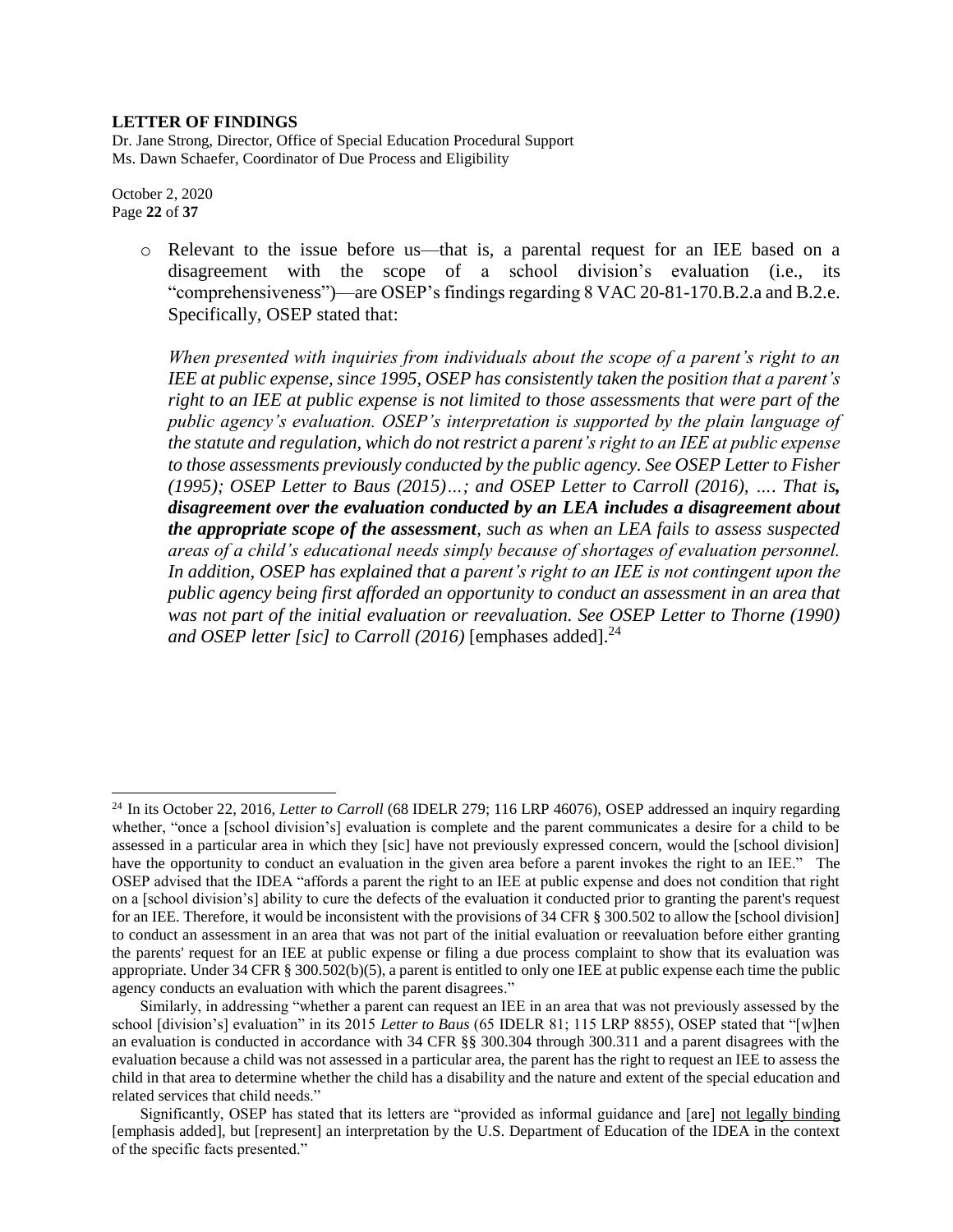Dr. Jane Strong, Director, Office of Special Education Procedural Support Ms. Dawn Schaefer, Coordinator of Due Process and Eligibility

October 2, 2020 Page **23** of **37**

 $\overline{a}$ 

 The OSEP specifically concluded that *the provision of Virginia's regulation, 8VAC20-81-*  $170(B)(2)(a)^{25}$  and (e)<sup>26,</sup> are inconsistent with 20 U.S.C. § 1415(b)(1) and 34 C.F.R. § 300.502, *because the State's regulation restricts a parent's right to an IEE at public expense to only those areas in which the public agency had previously evaluated the child.<sup>27</sup>*

### *May 2019 Request for "Audiological IEE"*

- As the chronology indicates, LEA completed an evaluation for Student in summer 2019, consisting of educational, psychological, and sociocultural assessments and an audiological consult/observation. Complainant/Parent provided consent to these evaluations, which LEA completed in July 2019.
	- o It is unclear from the record whether this evaluation process constituted an accelerated or "early" triennial evaluation; in any case, we need not resolve the full "nature" of this evaluation to reach our findings here.<sup>28</sup>

 $_{26}$  "A parent is entitled to only one independent evaluation at public expense each time the public educational agency conducts an evaluation **component** with which the parent disagrees." [emphasis added].

<sup>27</sup> The OSEP directed VDOE to take the following "next steps":

*1. Submit a written assurance to OSEP specifying that as soon as possible but in no case later than one year from the date of this report, in accordance with 20 U.S.C. § 1415(b)(1) and 34 C.F.R. § 300.502, the State will revise Virginia Administrative Code 8VAC20-81- 170(B)(2)(a) and (e) to, at a minimum, remove the word "component" following the word "evaluation."* 

*2. Submit to OSEP a copy of a memorandum that the State has issued to all LEAs, parent advocacy groups, and other interested parties instructing LEAs to comply with 20 U.S.C. 1415(b)(1) and 34 C.F.R. § 300.502(b) by also providing an IEE at public expense in areas where the LEA previously has not conducted its own evaluation, unless the LEA has demonstrated, through a due process hearing decision, that its evaluation is appropriate; and advising that the State will be revising Virginia Administrative Code 8VAC20- 81-170(B)(2)(a) and (e), to, at a minimum, remove the word "component" following the word "evaluation" in accordance with 20 U.S.C. § 1415(b)(1) and 34 C.F.R. § 300.502(b).* 

*3. Upon completion of the changes to the Administrative Code, submit to OSEP documentation of the revisions.* 

*4. Review and revise its policies, procedures and practices regarding the IEE process, and require its LEAs to conduct a similar review of their policies, procedures, and practices, to ensure that pending revision of Virginia Administrative Code 8VAC20-81-170(B)(2)(a) and (e):* 

*a. VDOE and its LEAs do not limit a parent's right to obtain an IEE at public expense to the areas of assessment or evaluation components that were previously conducted by the public agency; and* 

*b. In a circumstance where a parent requests an IEE at public expense of their child in an area not previously assessed by the public agency, the public agency, without unnecessary delay, either:* 

*i. Initiates a hearing under 34 C.F.R. § 300.507 to show that its evaluation is appropriate; or* 

*ii. The public agency must ensure that an IEE is provided at public expense, unless the agency demonstrates in a hearing under 34 C.F.R. § 300.507 that the evaluation obtained by the parent did not meet agency criteria.*

<sup>28</sup> Student's proposed September 2, 2020, IEP cites the August 12, 2019, eligibility date and identifies August 12, 2022, as the "3-Year Reevaluation Date." The associated prior written notice indicates consideration of these evaluations in the eligibility determination process.

<sup>&</sup>lt;sup>25</sup> "The parent(s) has the right to an independent educational evaluation at public expense if the parent(s) disagrees with an evaluation **component** obtained by the local educational agency." [emphasis added].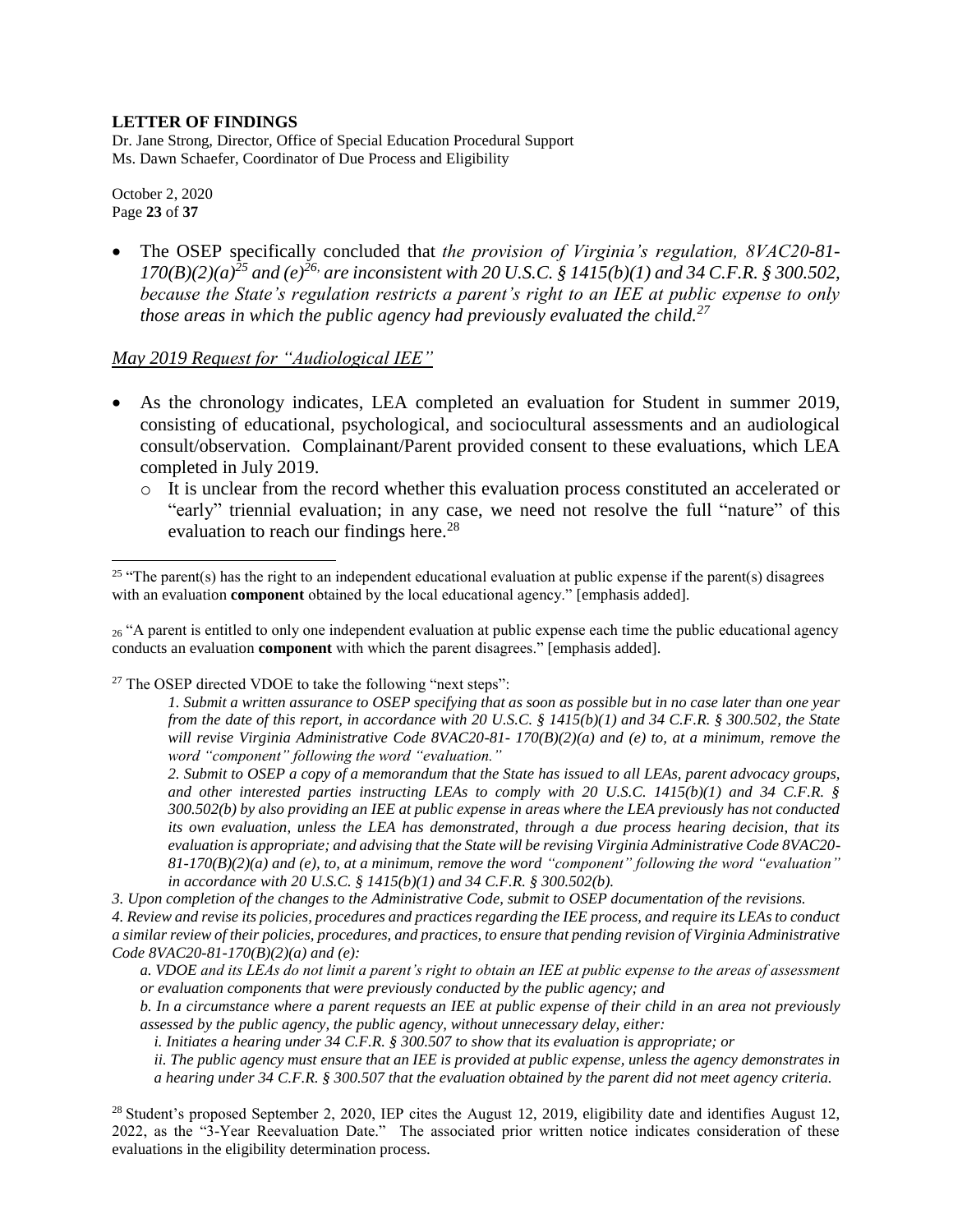Dr. Jane Strong, Director, Office of Special Education Procedural Support Ms. Dawn Schaefer, Coordinator of Due Process and Eligibility

October 2, 2020 Page **24** of **37**

 $\overline{a}$ 

- Approximately one month after the completion of this evaluation, Complainant/Parent requested an IEE, but failed to identify a particular evaluation process with which Complainant/Parent disagreed. When LEA inquired regarding the particular evaluation, Complainant/Parent initially declined to be specific. Accordingly, LEA was left to assume that Complainant/Parent's request referred to the summer 2019 evaluation process, and granted IEEs for educational and psychological evaluations.
	- o Complainant/Parent then inquired as to why LEA had not granted an "audiological" IEE, as the evaluation process had included an audiology consultation/observation. LEA advised that, as it had not conducted an audiological evaluation as part of the summer 2019 evaluation process, *there is no requirement for [LEA] to provide an audiological IEE at public expense.*
- As the chronology indicates, Complainant/Parent and LEA exchanged numerous emails in the ensuing months regarding, inter alia, (i) Complainant/Parent's questioning of LEA's IEE cost criteria; and (ii) LEA's refusal of the "audiological" IEE request.
- Ultimately, in summer 2020, Complainant/Parent obtained independent evaluations from two providers: a private neuropsychologist, who completed the approved educational and psychological IEEs, and a private audiologist/SLP, who completed the audiological/"auditory processing" IEE, for which LEA had not granted approval nearly one year before.<sup>29</sup>
- Having obtained this "audiological"/"auditory processing" IEE, Complainant/Parent submitted the above complaint allegations, seeking as a proposed resolution that LEA *pay for the full cost of the private Auditory assessment*.
- While this office notes the "extensive and continuing amount of hearing and review officer decisions concerning IEEs at public expense evidence not only the frequency of the issue but also the need for a careful legal analysis"<sup>30</sup> as well as unfolding case law,<sup>31</sup> in reaching our conclusion, we are necessarily constrained by the findings and directives of the OSEP report.

<sup>&</sup>lt;sup>29</sup> The private audiologist/SLP's completion of the approved speech/language IEE is not at issue in this complaint investigation. The IEE reports were included in LEA's response.

<sup>30</sup> P. Zirkel, *Independent Educational Evaluation Reimbursement Under IDEA: The Latest Update* (2017) < https:// perryzirkel files.wordpress.com/2013/08/iee-reimbursement-checklist-052017.pdf >

 $31$  Although not binding judicial authority in Virginia (which is located in the  $4<sup>th</sup>$  Circuit), the September 17, 2020, ruling of the 2nd Circuit Court of Appeals in *D.S. ex rel. M.S. v. Trumbull Bd. of Educ.*, 20 LRP 28133 (2d Cir. 2020) provides an example of unfolding jurisprudence regarding IEEs. The Court specifically held that "an FBA is not an evaluation for the purpose of triggering a parent's IEE right." In reaching its finding, the Court indicated its disagreement with, inter alia, "*two [OSEP] policy letters in which it too endorses the conclusion that FBAs are the*  equivalent of evaluations for purposes of triggering the right to an IEE." (See *Letter to Scheinz*, 34 IDELR 34; 34 LRP 63 (June 7, 2000); *Letter to Christiansen*, 48 IDELR 161; 107 LRP 45740 (February 9, 2007).

The Court stated: "The Department of Education's interpretation ignores the plain text of the statute and regulations, and therefore we owe it no deference. [citation omitted] ('To the extent that there is ambiguity [in a federal regulation],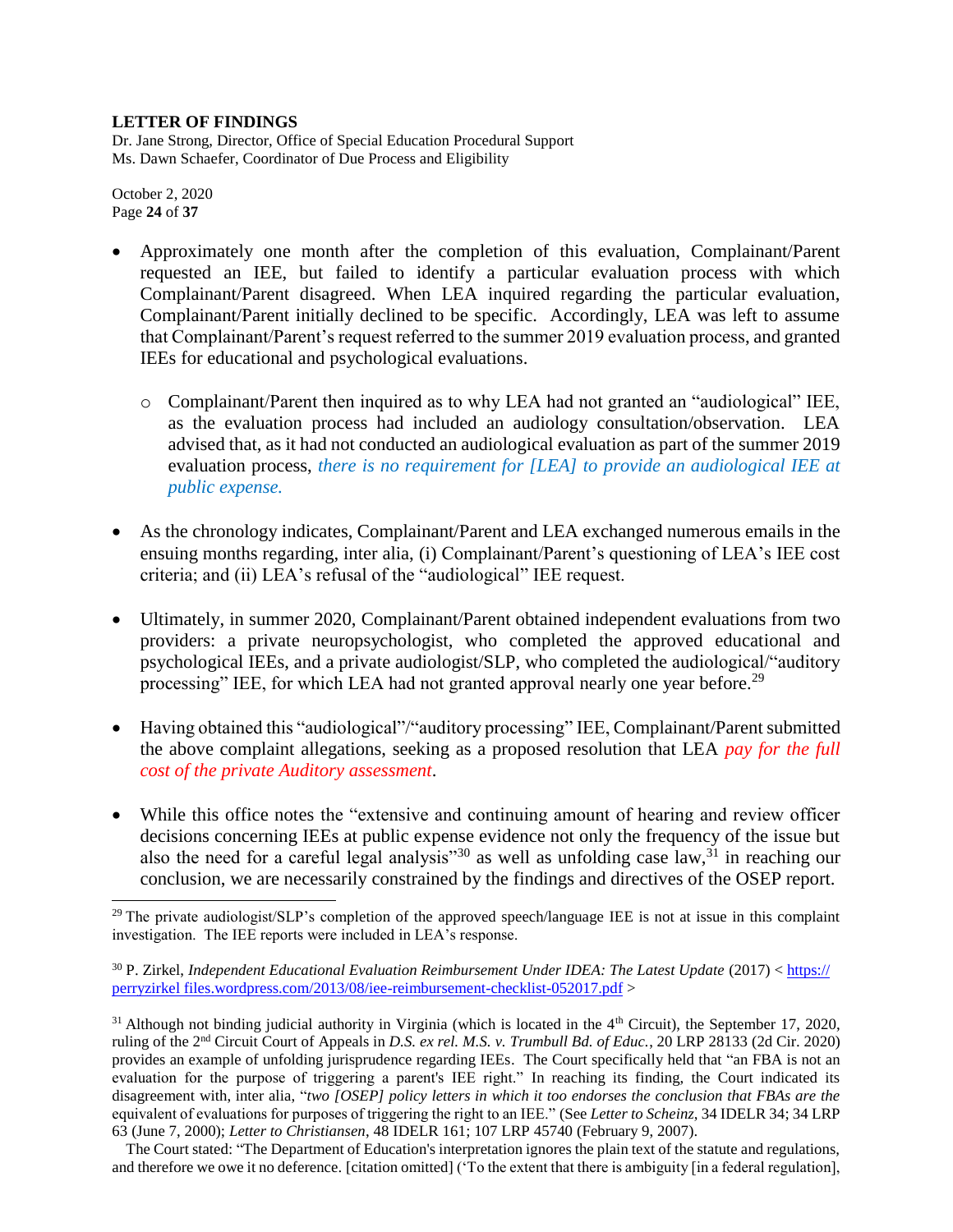Dr. Jane Strong, Director, Office of Special Education Procedural Support Ms. Dawn Schaefer, Coordinator of Due Process and Eligibility

October 2, 2020 Page **25** of **37**

 $\overline{a}$ 

- Based on OSEP's directive, we must find that, once LEA understood that an "audiological IEE" was included within Complainant/Parent's August 2019 IEE request, LEA was required to grant that request or initiate a due process hearing to show that its July 2019 evaluation was appropriate. **Because LEA did neither, we find LEA in noncompliance.**
	- o As the chronology indicates, on May 12, 2020, nearly 10 months after requesting an IEE (for which LEA granted educational and psychological independent evaluations), Complainant/Parent emailed LEA to again request an IEE. Complainant/Parent advised of the intention *to schedule the IEE for the psychological* and specifically enumerated the IEEs requested—including a *full auditory processing evaluation*.
		- Special education regulations (8 VAC 20-81-170.B.2.e) dictate that a "parent is entitled to only one independent educational evaluation at public expense each time the public educational agency conducts an evaluation … with which the parent disagrees."
		- $\blacksquare$  The weight of the record indicates that Complainant/Parent sought IEE(s) in summer 2019 to address concerns regarding Student's auditory processing needs. While LEA has asserted that its grant of an IEE for a psychological evaluation would address this area, Complainant/Parent ultimately clarified the August 2019 request to include an "audiological" IEE, which LEA refused. This "audiological" IEE would also address Student's auditory processing needs.
		- Thus, we construe the Complainant/Parent's request "auditory processing evaluation" as a clarification of the original request for an "audiological" IEE; the record suggests that Complainant/Parent used these terms somewhat interchangeably.<sup>32</sup>

we may look to how the federal Department of Education has construed its own regulation. An agency's consistent interpretation of its regulations is to be given controlling weight unless plainly erroneous or inconsistent with the regulation.'); [citation omitted] ('[A]n agency's interpretation of its own regulation is entitled to deference ... when the language of the regulation is ambiguous. The regulation in this case, however, is not ambiguous .... To defer to the agency's position [articulated in an opinion letter] would be to permit the agency, under the guise of interpreting a regulation, to create de facto a new regulation.')."

We further note other statements by the 2<sup>nd</sup> Circuit Court of Appeals:

<sup>(</sup>i) "If a parent disagrees with an evaluation and requests an IEE at public expense, the regulations do not circumscribe the scope of that IEE. See 34 C.F.R. § 300.502(b)(1). Nothing in the statute or regulations suggests that a parent cannot challenge an evaluation on the ground that it was too limited. To the contrary, because the IDEA requires an evaluation to be comprehensive, one would expect that a parent is free to disagree with an evaluation based on its deficient scope…."

<sup>(</sup>ii) "Because the only evaluations that trigger a parent's right to an IEE at public expense are the initial evaluation and triennial reevaluations discussed in Section 1414 of the Act, a parent's right to an IEE at public expense ripens each time a new evaluation is conducted...."

<sup>(</sup>iii) "If a parent disagrees with a school's intermediary limited assessment because they believe that a more comprehensive evaluation was appropriate at that time, the logical remedy would be more frequent evaluations—and the parents are entitled to request one per year—not an IEE at public expense. If the parent disagrees with those evaluations, then they would be free to request an IEE at public expense with which to counter. We leave those issues for the district court to resolve on remand…."

<sup>32</sup> VDOE has updated its guidance regarding auditory processing disorder within its *Speech-Language Pathology*